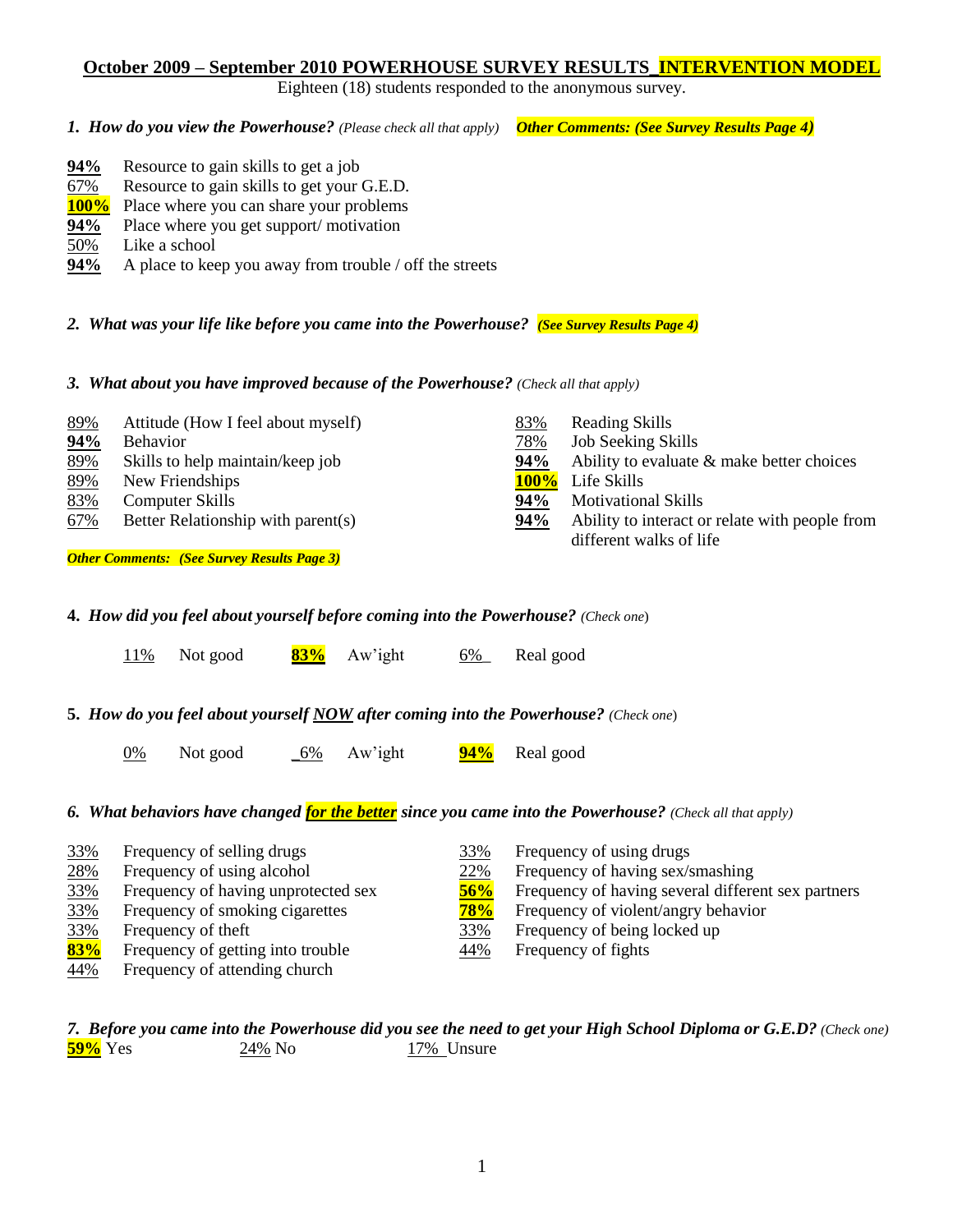#### *8. On a scale of 1 to 5, how big of a difference has each of the Program components made in your life?*

|                                        | $(1)$ didn't make | $(2)$ kind of made | $(3)$ made a small | $(4)$ made a big | $(5)$ made a great |
|----------------------------------------|-------------------|--------------------|--------------------|------------------|--------------------|
|                                        | a difference      | a difference       | a difference       | a difference     | a difference       |
| <b>Class Sessions</b>                  | 0%                | 6%                 | 0%                 | 33%              | 61%                |
| <b>Learning 100 Program</b>            | 15%               | $0\%$              | 15%                | 8%               | 62%                |
| <b>Field Trips/Learning Excursions</b> | 6%                | 0%                 | 12%                | 29%              | 53%                |
| <b>One-on-One Conversations</b>        | 0%                | 0%                 | 0%                 | 33%              | 67%                |
| <b>Boardroom Discussions/Debates</b>   | 0%                | $0\%$              | $0\%$              | 24%              | 76%                |
| Games (Scrabble/Guesstures)            | 23%               | 15%                | 15%                | 23%              | 23%                |
| <b>Movies</b>                          | 7%                | 0%                 | 33%                | 20%              | 40%                |
| <b>Books/Novels/Articles Read</b>      | 0%                | 0%                 | 10%                | 53%              | 37%                |
| <b>Current Event Discussions</b>       | 0%                | $0\%$              | 18%                | 23%              | 59%                |
| <b>Quotes Learned</b>                  | $0\%$             | $0\%$              | 17%                | 33%              | 50%                |
| <b>Meals</b>                           | 12%               | 12%                | 19%                | 25%              | 32%                |

#### **9. What is one lesson or quote that you have learned from the Powerhouse that you can apply to your life?** *(See Survey Results Page 5)*

#### **10. On a scale from 1 to 5, how important were each of the sessions to you?**

|                                                                  | $\bf(1)$ | (2)       | (3)       | (4)       | (5)        |
|------------------------------------------------------------------|----------|-----------|-----------|-----------|------------|
|                                                                  | N/A      | not       | somewhat  | very      | extremely  |
|                                                                  |          | important | important | important | important  |
| <b>Bag Chart</b>                                                 | 5%       | 0%        | 17%       | 11%       | 67%        |
| Sessions on Sexuality (AIDS, Sex etc.)                           | 17%      | 5%        | 0%        | 22%       | 56%        |
| <b>Manhood Sessions</b>                                          | 0%       | 0%        | 1%        | 30%       | 69%        |
| Landing the Perfect Job                                          | 12%      | 0%        | 17%       | 17%       | 54%        |
| York Technical College Summer Camp                               | 16%      | 6%        | 11%       | 28%       | <b>39%</b> |
| Understanding Your Beginnings (Your Genesis has a lot to do with | 5%       | 0%        | 11%       | 11%       | 73%        |
| your revelation)                                                 |          |           |           |           |            |
| Willie Lynch Letter                                              | 17%      | $0\%$     | 11%       | 22%       | 50%        |
| Becoming a chameleon                                             | 5%       | 0%        | 24%       | 18%       | 53%        |

**11. What makes you continue to want to come to the Powerhouse?** *(See Survey Results Page 5)*

**12. Where do you feel you would be if you hadn't experienced the Powerhouse?** *(See Survey Results Page 6)*

**13. Now that you have experienced the Powerhouse where do you see yourself now in the next five years?** *(See Survey Results Page 6)*

**14. Have you started reading more now that you have been in the Powerhouse? 89%** Yes 11% No *If yes, what are you reading more*. *(Check all that apply)*

61% books 50% magazines **67%** newspaper(s) 50% Bible

**15. Would you recommend the Powerhouse to someone else? Why or why not? 100%** Yes 7% No *(See Survey Results Page 7)*

**16. After coming to the Powerhouse do you now see the need to get your High School Diploma or G.E.D.?** *(Check one)*

**94%** Yes 0% No 6% Unsure

**17. Do you see yourself making better choices now?** *(Check one)* **100%** Yes 0% No 0% Unsure *revised 10/28/10*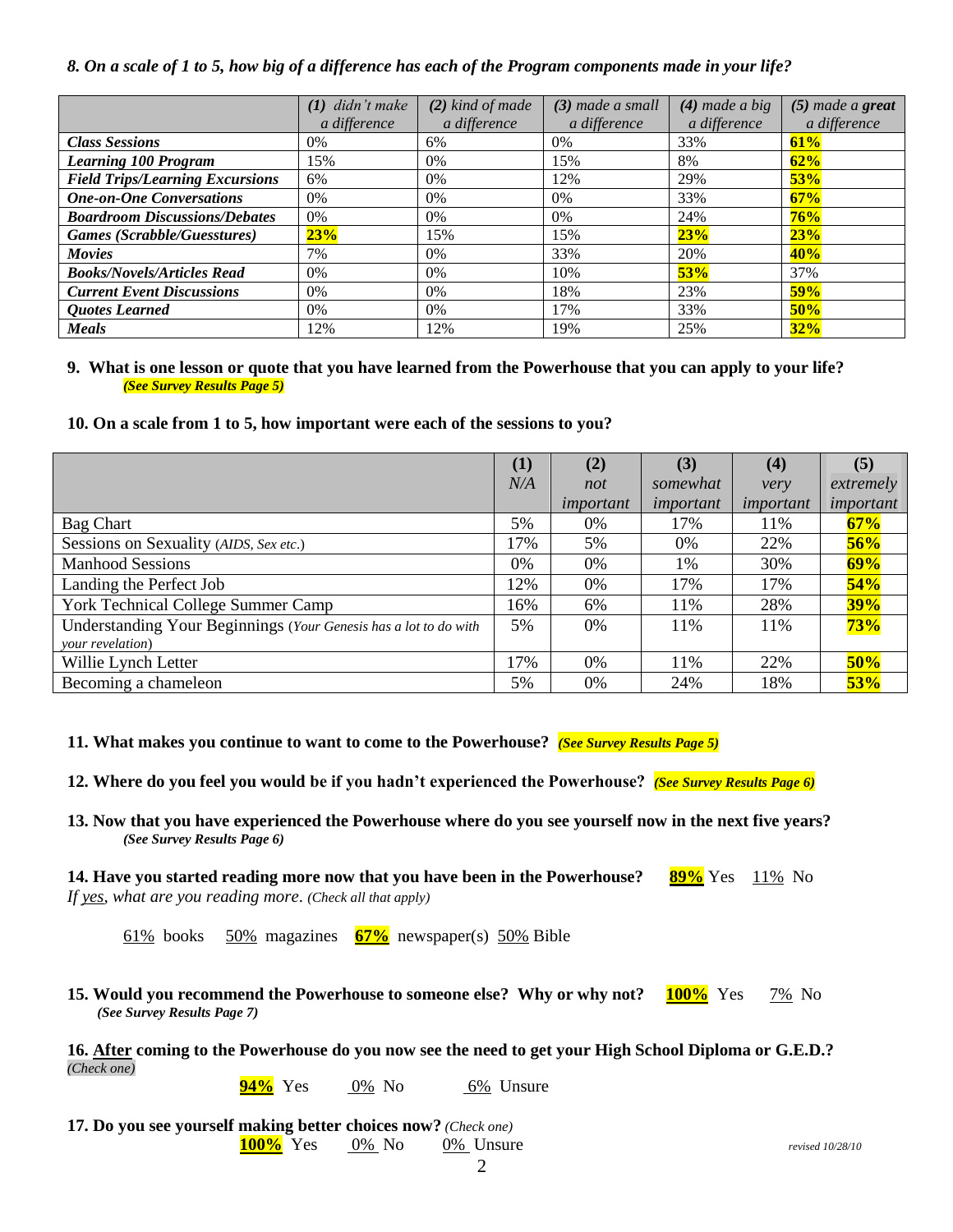# **October 2009 – September 2010 POWERHOUSE SURVEY RESULTS**

## *1. How do you view the Powerhouse?*

- \* A place where you can learn to carry yourself, be respectful and how to speak correctly.
- \* Being involved with the Powerhouse changed me in ways I can't explain.

# *2. What was your life like before you came into the Powerhouse?*

- \* Very undeveloped. \* I really wasn't living life.
- \* I was a good person & now I am a better person. \* Unclear.
- \* I was a wandering soul in society headed for destruction. \* Doing bad stuff & stay'in in trouble.
- 
- \* My life was bad. I was in the streets hanging around doing nothing for myself.
- \* My life was hell. I was in and out of trouble before I came to the Powerhouse. (3)
- \* I was always getting into trouble and having problems with a lot of different people.
- \* It was aw'ight, I mean I made bad choices but now my life became better than it was.
- \* My life was dead. I always fell into some kind of trouble; using drugs. But the day that I stepped in the room I felt a change. I thank them.
- \* I was not in trouble, but I had given up; just trying to go to school and I just wanted to make enough money to get away from here.
- \* I felt that I didn't have to get my education but when I started the Powerhouse it showed me that I needed my education and how important it is in my life.

### *3. What about you have improved because of the Powerhouse? (Check all that apply)*

- \* I'm starting to enjoy life.
- \* My self-esteem
- \* If you are lost in the world and you don't know what to do; join the Powerhouse.

### **9. What is one lesson or quote that you have learned from the Powerhouse that you can apply to your life?**

- \* Birds fly in flocks but eagles fly alone. \* When you know better you do better.
- \* You can't fix what you won't face. (2) \* It's business; never personal.
- 
- \* Choices + Consequences = The sum of one's life. \* To thine own self be true.
- \* No matter where you go you take you with you. \* Boys play but men get the job done. (2)
- \* Work hard; play hard; but don't confuse the two.
- \* Circumstances may be delay you but they cannot deny you. (3)
- \* If you always do what you always done you'll always get what you always got.
- \* Never forget where you come from & always praise the bridges that brought you over. (2)

## **11. What makes you continue to want to come to the Powerhouse?**

- \* They are very supportive. \* A better life.
- \* Because the Powerhouse keep it real. \* Pure curiosity.
- \* The good people around me. (2) \* The conversations
- \* The feeling of a brotherhood. (2) \* Because of the love.
- \* The fact that I learn something everyday. (4)
- \* Because it let me know that I have more problems to solve than I think.
- \* How real the sessions be. You can tell that whoever is speaking is "real" and not a fake.
- \* The way we understand each other; and I(now) know that whatever I go through (to) never think that others are not going through the same thing.
- \* Learning about the past (Black) history and it (Powerhouse) helps me with my problems.
- 
- 
- \* Wherever you go you take you with you. \* The longest journey begins with the first step.
	-
	-
- -
- \* My life was a little dark but now I see my future. (2) \* My life was one of disappointment & was very unclear.